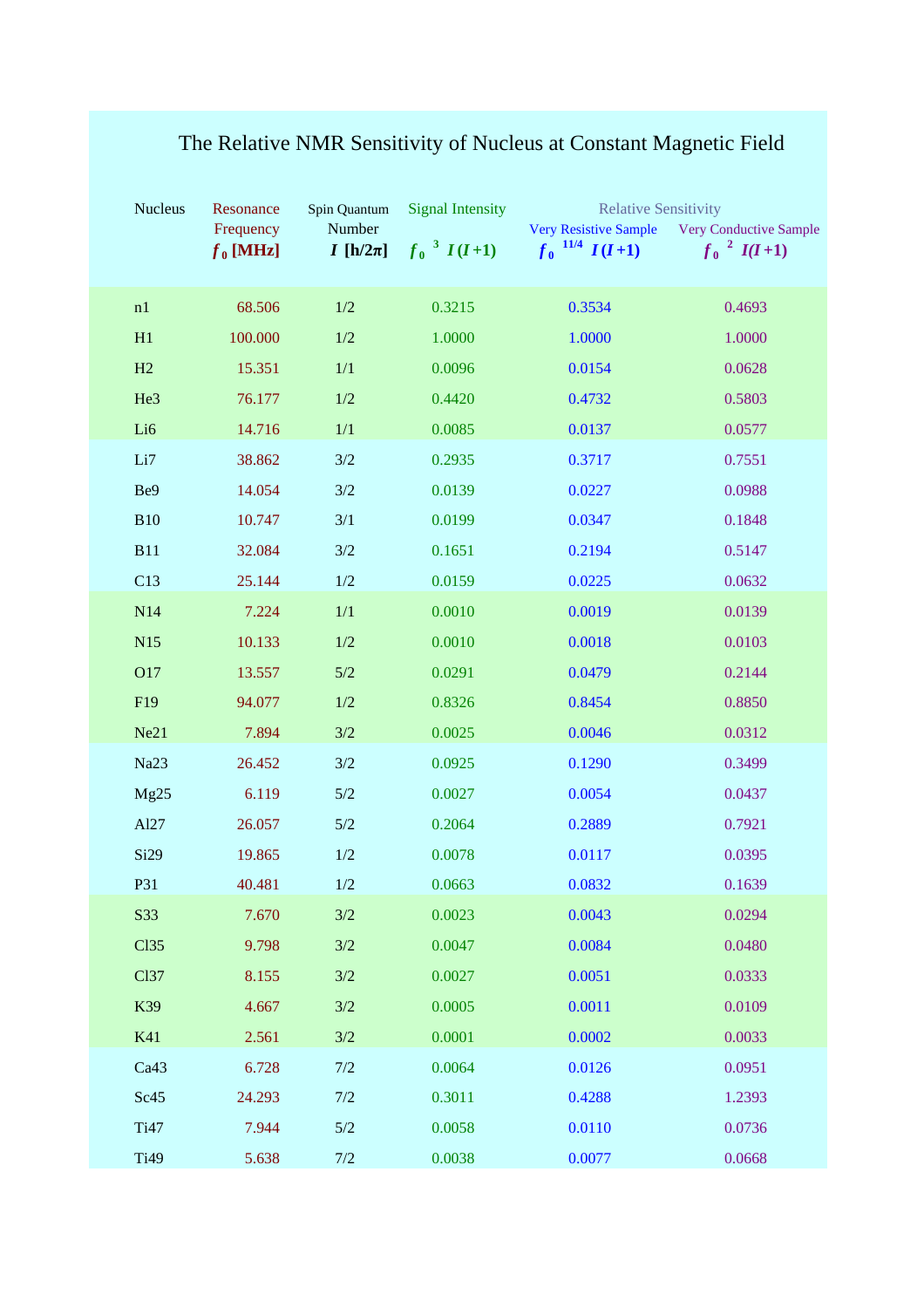| V50          | 9.970  | 6/1     | 0.0555 | 0.0988 | 0.5567 |
|--------------|--------|---------|--------|--------|--------|
| V51          | 26.280 | 7/2     | 0.3811 | 0.5323 | 1.4503 |
| Cr53         | 5.652  | 3/2     | 0.0009 | 0.0019 | 0.0160 |
| Mn55         | 24.664 | $5/2$   | 0.1750 | 0.2484 | 0.7097 |
| Fe57         | 3.231  | $1/2$   | 0.0000 | 0.0001 | 0.0010 |
| Co59         | 23.614 | 7/2     | 0.2765 | 0.3967 | 1.1710 |
| Ni61         | 8.936  | 3/2     | 0.0036 | 0.0065 | 0.0399 |
| Cu63         | 26.506 | 3/2     | 0.0931 | 0.1298 | 0.3513 |
| Cu65         | 28.394 | 3/2     | 0.1145 | 0.1568 | 0.4031 |
| Zn67         | 6.255  | $5/2$   | 0.0029 | 0.0057 | 0.0456 |
| Ga69         | 24.000 | 3/2     | 0.0691 | 0.0988 | 0.2880 |
| Ga71         | 30.496 | 3/2     | 0.1418 | 0.1908 | 0.4650 |
| Ge73         | 3.488  | 9/2     | 0.0014 | 0.0032 | 0.0402 |
| As75         | 17.127 | 3/2     | 0.0251 | 0.0390 | 0.1467 |
| Se77         | 19.067 | 1/2     | 0.0069 | 0.0105 | 0.0364 |
| <b>Br79</b>  | 25.054 | 3/2     | 0.0786 | 0.1111 | 0.3139 |
| <b>Br81</b>  | 27.006 | 3/2     | 0.0985 | 0.1366 | 0.3647 |
| Kr83         | 3.847  | 9/2     | 0.0019 | 0.0042 | 0.0488 |
| <b>Rb85</b>  | 9.655  | $5/2$   | 0.0105 | 0.0188 | 0.1088 |
| <b>Rb87</b>  | 32.720 | 3/2     | 0.1751 | 0.2316 | 0.5353 |
| Sr87         | 4.334  | 9/2     | 0.0027 | 0.0059 | 0.0620 |
| Y89          | 4.899  | 1/2     | 0.0001 | 0.0003 | 0.0024 |
| Zr91         | 9.330  | 5/2     | 0.0095 | 0.0171 | 0.1016 |
| <b>Nb93</b>  | 24.443 | 9/2     | 0.4819 | 0.6854 | 1.9716 |
| Mo95         | 6.515  | $5/2$   | 0.0032 | 0.0064 | 0.0495 |
| Mo97         | 6.652  | $5/2$   | 0.0034 | 0.0068 | 0.0516 |
| <b>Ru99</b>  | 3.380  | $5/2$   | 0.0005 | 0.0011 | 0.0133 |
| Ru101        | 4.900  | $5/2$   | 0.0014 | 0.0029 | 0.0280 |
| <b>Rh103</b> | 3.148  | $1/2\,$ | 0.0000 | 0.0001 | 0.0010 |
| Pd105        | 4.580  | $5/2$   | 0.0011 | 0.0024 | 0.0245 |
| Ag107        | 4.047  | $1/2$   | 0.0001 | 0.0001 | 0.0016 |
| Ag109        | 4.652  | $1/2\,$ | 0.0001 | 0.0002 | 0.0022 |
| Cd111        | 21.205 | $1/2\,$ | 0.0095 | 0.0141 | 0.0450 |
| Cd113        | 22.184 | $1/2\,$ | 0.0109 | 0.0159 | 0.0492 |
| In113        | 21.867 | $9/2$   | 0.3450 | 0.5046 | 1.5779 |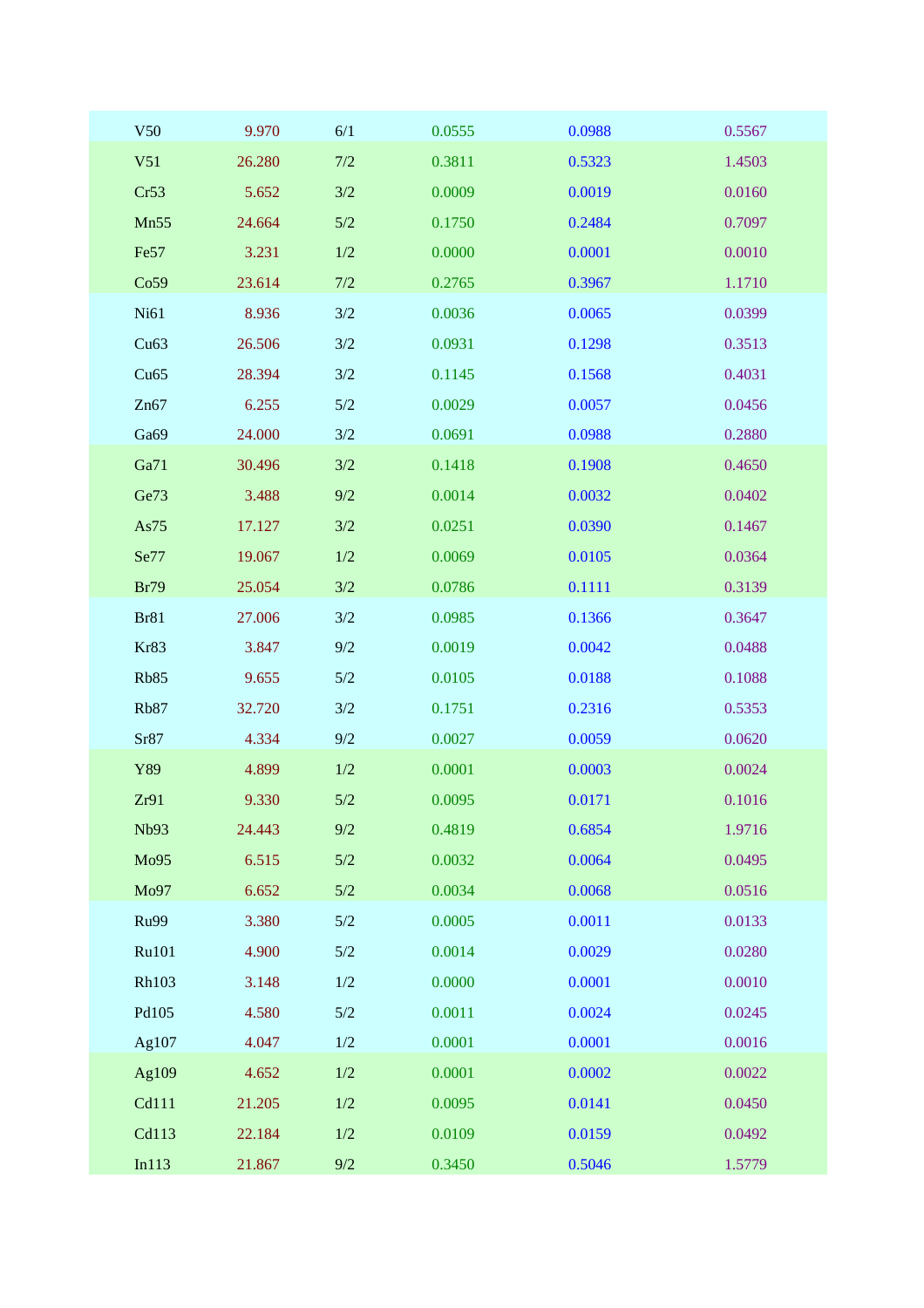| Sn115        | 32.864 | $1/2$   | 0.0355 | 0.0469 | 0.1080 |
|--------------|--------|---------|--------|--------|--------|
| Sn117        | 35.626 | 1/2     | 0.0452 | 0.0585 | 0.1269 |
| Sn119        | 37.272 | $1/2$   | 0.0518 | 0.0663 | 0.1389 |
| Sb121        | 23.931 | $5/2$   | 0.1599 | 0.2286 | 0.6681 |
| Sb123        | 12.959 | 7/2     | 0.0457 | 0.0762 | 0.3527 |
| Te123        | 26.210 | $1/2$   | 0.0180 | 0.0252 | 0.0687 |
| Te125        | 31.590 | $1/2$   | 0.0315 | 0.0420 | 0.0998 |
| <b>I127</b>  | 20.007 | $5/2$   | 0.0934 | 0.1397 | 0.4670 |
| Xe129        | 27.661 | $1/2$   | 0.0212 | 0.0292 | 0.0765 |
| Xe131        | 8.200  | 3/2     | 0.0028 | 0.0052 | 0.0336 |
| Cs133        | 13.117 | 7/2     | 0.0434 | 0.0788 | 0.3613 |
| <b>Ba135</b> | 9.934  | 3/2     | 0.0049 | 0.0087 | 0.0493 |
| <b>Ba137</b> | 11.113 | 3/2     | 0.0069 | 0.0119 | 0.0618 |
| La139        | 14.126 | 7/2     | 0.0592 | 0.0966 | 0.4191 |
| Pr141        | 29.400 | $5/2$   | 0.2965 | 0.4026 | 1.0084 |
| Nd143        | 5.437  | 7/2     | 0.0034 | 0.0070 | 0.0621 |
| Nd145        | 3.340  | 7/2     | 0.0008 | 0.0018 | 0.0234 |
| Sm147        | 13.200 | 7/2     | 0.0483 | 0.0801 | 0.3659 |
| Sm149        | 3.290  | 7/2     | 0.0007 | 0.0018 | 0.0227 |
| Eu151        | 24.800 | $5/2$   | 0.1779 | 0.2522 | 0.7175 |
| Eu153        | 10.952 | 5/2     | 0.0153 | 0.0266 | 0.1399 |
| Eu154        | 16.829 | 3/1     | 0.0763 | 0.1191 | 0.4531 |
| Gd155        | 5.400  | 3/2     | 0.0008 | 0.0016 | 0.0146 |
| Gd157        | 4.700  | 3/2     | 0.0005 | 0.0011 | 0.0110 |
| Tb159        | 22.690 | 3/2     | 0.0584 | 0.0846 | 0.2574 |
| Dy161        | 3.300  | $5/2$   | 0.0004 | 0.0010 | 0.0127 |
| Dy163        | 4.700  | $5/2$   | 0.0012 | 0.0026 | 0.0258 |
| Ho165        | 20.500 | 7/2     | 0.1809 | 0.2689 | 0.8825 |
| Er167        | 2.890  | 7/2     | 0.0005 | 0.0012 | 0.0175 |
| Tm169        | 18.300 | $1/2\,$ | 0.0061 | 0.0094 | 0.0335 |
| Yb171        | 17.613 | $1/2\,$ | 0.0055 | 0.0084 | 0.0310 |
| Yb173        | 4.852  | $5/2$   | 0.0013 | 0.0028 | 0.0275 |
| Lu175        | 11.410 | 7/2     | 0.0312 | 0.0537 | 0.2734 |
| <b>Hf177</b> | 3.100  | 7/2     | 0.0006 | 0.0015 | 0.0202 |
| Hf179        | 1.880  | $9/2$   | 0.0002 | 0.0006 | 0.0117 |